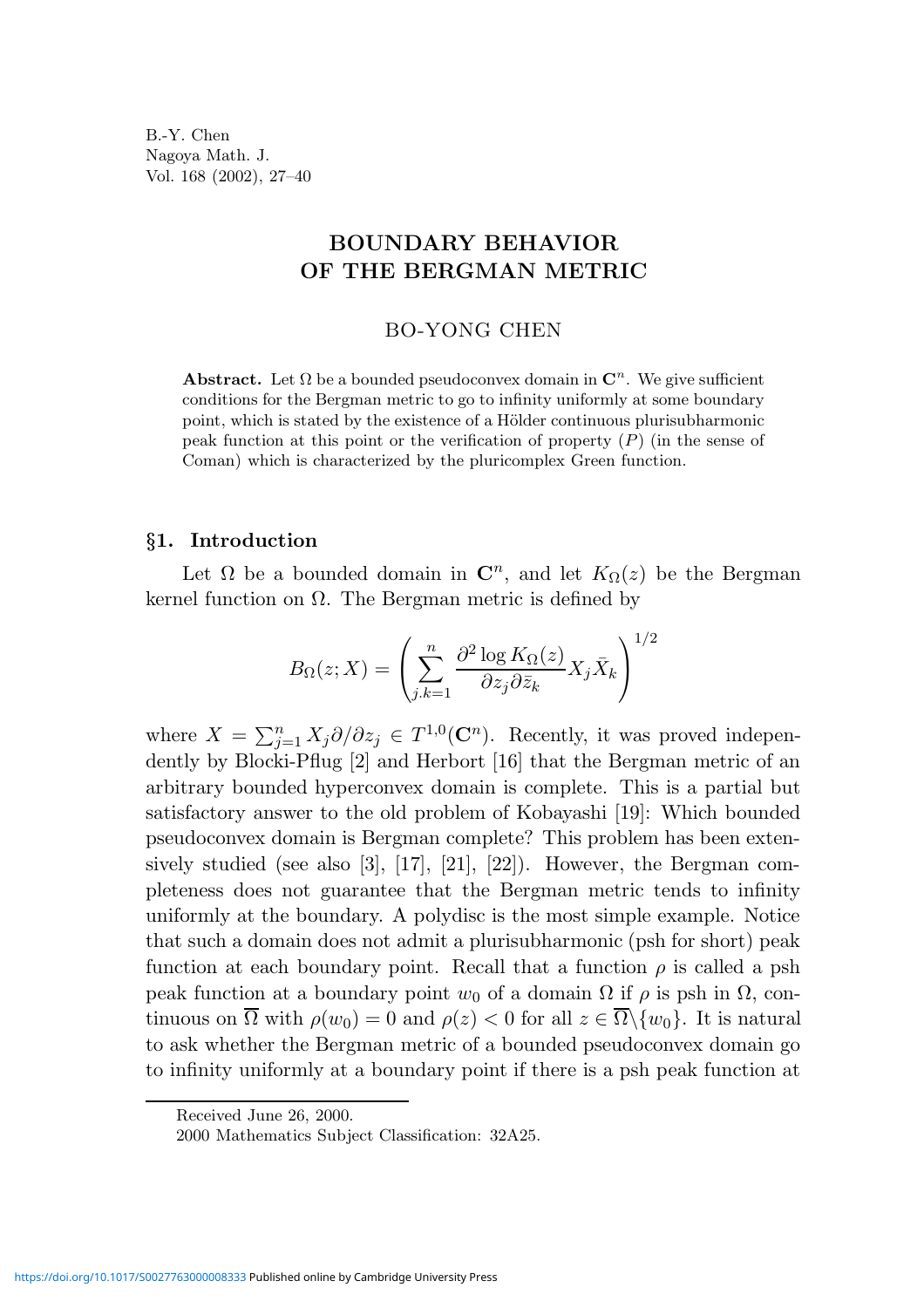this point. The main purpose of this paper is to give the following partial result:

THEOREM 1. Let  $\Omega$  be a bounded pseudoconvex domain in  $\mathbb{C}^n$  and let  $w_0 \in \partial \Omega$ . Suppose that there exists a psh peak function  $\rho$  for  $\Omega$  at  $w_0$  which is Hölder continuous at  $w_0$ , that is, there exist constants  $c, \gamma > 0$  such that  $\rho(z) \geq -c|z-w_0|^{\gamma}$  holds for all  $z \in \overline{\Omega}$ . Then one has

(1) 
$$
\inf_{0 \neq X \in T^{1,0}(\mathbf{C}^n)} B_{\Omega}(z;X)/|X| \to \infty
$$

as  $z \to w_0$  in  $\Omega$ .

As an application of Theorem 1, we obtain following

COROLLARY 1. Let  $\Omega$  be a bounded domain in **C** with  $\overline{\Omega}^{\circ} = \Omega$ . Then the Bergman metric can not be extended beyond  $\Omega$ .

It is well known that the Bergman kernel function and the Bergman metric of  $\Omega \backslash A$  can be extended through A if A is an complex analytic subvariety of dimension  $\leq n-1$ . For any bounded pseudoconvex  $\Omega$  in  $\mathbb{C}^n$ with  $\overline{\Omega}^{\circ} = \Omega$ , Pflug [23] proved that the Bergman kernel function can not be extended through any boundary point. However, this phenomenon dose not always occur for the Bergman metric in the case  $n \geq 2$ . For example, the Hartogs triangle  $\Omega = \{(z_1, z_2) \in \mathbb{C}^2 : |z_1| < |z_2| < 1\}$  satisfies  $\overline{\Omega}^{\circ} = \Omega;$ nevertheless, it is well-known that the Bergman metric can be continued across the origin. It would be interesting to find sufficient conditions for the Bergman metric not being extended through the boundary.

When the psh peak function in Theorem 1 satisfies certain growth condition, one can even obtain a quantitative estimate for the Bergman metric:

THEOREM 2. Let  $\Omega$  be a bounded pseudoconvex domain in  $\mathbb{C}^n$ . Suppose there exist positive constants c,  $\alpha$ ,  $\gamma$  such that for each  $p \in \partial\Omega$  there is a psh peak function  $\rho_p$  for  $\Omega$  at p verifying

$$
|z - p|^{\alpha} \le -\rho_p(z) \le c|z - p|^{\gamma}
$$

for all  $z \in \overline{\Omega}$ . Then there exist a number  $\tau > 0$  and a constant  $C > 0$  such that

$$
B_{\Omega}(z;X)\geq C|X|/\delta_{\Omega}^{\tau}(z),
$$

where  $\delta_{\Omega}(z)$  is the euclidean boundary distance of z.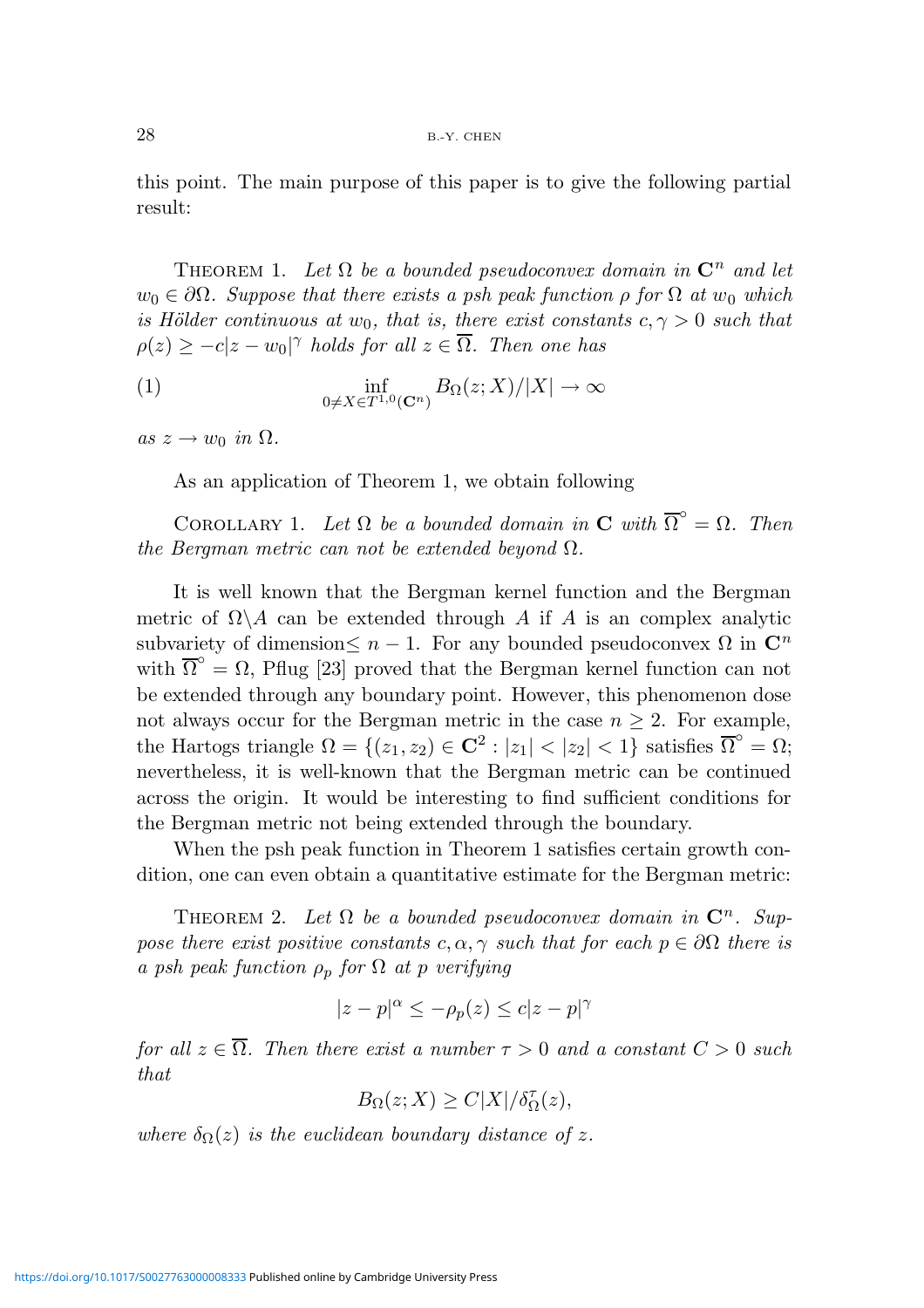Remarks. (1) The assumptions are satisfied for pseudoconvex domains with real analytic boundary [9] or more generally, pseudoconvex domains of finite type in  $\mathbb{C}^n$  [4]. In both cases such an estimate has also been obtained by Diederich et. al. [10] and McNeal [20];

(2) We are not going to determine the exponent  $\tau$  precisely.

The domains in Theorem 1 or 2 are quite general. We provide in the last section some examples of non-smooth pseudoconvex domains on which the hypothesis of Theorem 1 or 2 is satisfied. The defining equation is  $|z_1|^{2/\alpha_1} + |z_2|^{2/\alpha_2} + \cdots + |z_n|^{2/\alpha_n} + \varphi(z) < 0$  where  $\alpha_j > 0$ ,  $j = 1, 2, \ldots, n$ and  $\varphi$  is a Hölder continuous psh function in  $\mathbb{C}^n$ .

In the proof of the Bergman completeness for hyperconvex domains, the boundary behavior of the pluricomplex Green function plays an important role. Motivated by this fact, we shall prove that (1) also holds under a hypothesis characterized by the pluricomplex Green function. We begin with some notions.

DEFINITION. The pluricomplex Green function of  $\Omega$  is defined by

$$
g_{\Omega}(z, w) = \sup \{ \varphi(z) : \varphi \text{ is psh on } \Omega, \ \varphi \le 0, \varphi(z) \le \log |z - w| + O(1) \}.
$$

This definition was firstly given by Klimek [18]. It coincides with the (negative) Green function for the Laplace operator in one dimensional case. The function  $g_{\Omega}(\cdot, w)$  is a negative psh function in  $\Omega$  and it has a logarithmic pole at w. It is also invariant under biholomorphic mappings. If  $\Omega$  is hyperconvex, then  $g_{\Omega}(z, w) \to 0$  as  $z \to \partial\Omega$  and it is continuous on  $\overline{\Omega} \times \Omega$ . This result is due to Demailly [8]. The pluricomplex Green function plays a similar role in the pluripotential theory as the Green function in the classical potential theory.

Coman introduced in [5] the following

DEFINITION. We say that  $\Omega$  has property  $(P)$  at  $w_0 \in \partial \Omega$  if for every compact set  $K \subset \overline{\Omega} \setminus \{w_0\}$  one has  $g_{\Omega}(z, w) \to 0$  as  $w \to w_0$ , uniformly for  $z \in K \cap \Omega$ .

We shall show

THEOREM 3. Let  $\Omega$  be a bounded pseudoconvex domain in  $\mathbb{C}^n$  and let  $w_0 \in \partial \Omega$ . Suppose that  $\Omega$  has property  $(P)$  at  $w_0$ . Then  $(1)$  holds.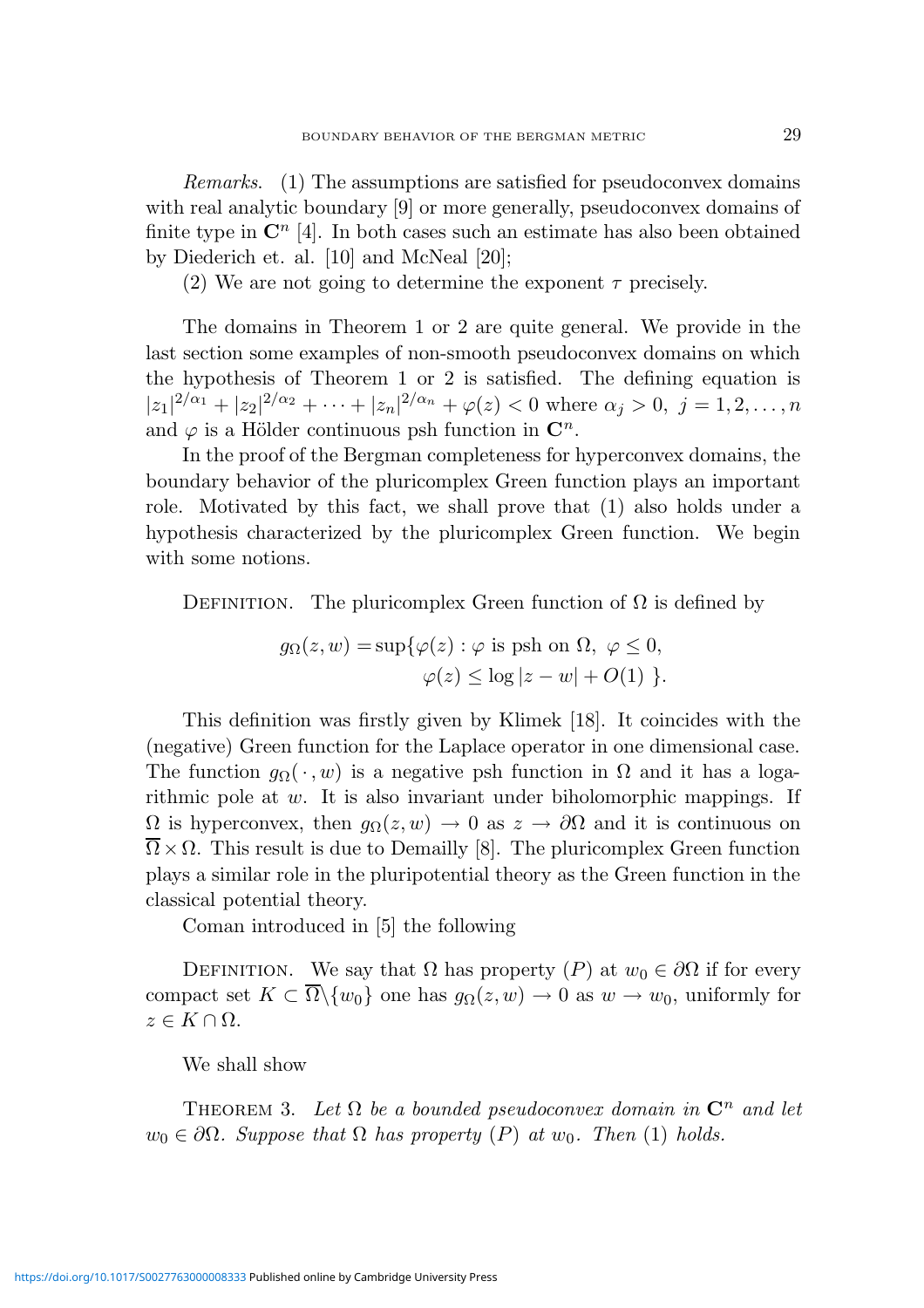30 B.-Y. CHEN

This class of domains contains the following cases (cf. [5]):

(1)  $w_0$  is a local weak peak point for  $\Omega$ , i.e., there are a neighborhood U of  $w_0$  and a holomorphic map  $h : \Omega \cap U \to \Delta$ , where  $\Delta$  is the unit disc in the complex plane, so that  $\lim_{z \to w_0} |h(z)| = 1$  and  $\limsup_{z \to q} |h(z)| < 1$ , for every  $q \in \partial \Omega, q \neq w_0;$ 

(2)  $g_{\Omega}$  is symmetric, that is,  $g_{\Omega}(z, w) = g_{\Omega}(w, z)$  for all  $z, w \in \Omega$  (this case involves all bounded domains in C, convex domains and homogeneous domains in  $\mathbb{C}^n$  [8]), and there exists a psh peak function  $\rho$  for  $\Omega$  at  $w_0$ ;

(3) There is a psh peak function  $\rho$  for  $\Omega$  at  $w_0$  such that

(i)  $\rho$  is Hölder continuous at  $w_0$ ;  $(ii)$ 

$$
N_{\rho}(r) := \max \left\{ \frac{\log |\rho(z)|}{\log |z - w_0|} : z \in \overline{\Omega}, \ r \le |z - w_0| \le 1/2 \right\}
$$

$$
= O(\log \log(1/r))
$$

as  $r \to 0$ .

The proofs of the theorems are based on the  $L^2$ -estimates of the  $\bar{\partial}$ operator firstly introduced by Donnelly-Fefferman [13] and then generalized by Diederich-Ohsawa [11], [12] and Berndtsson [1]. The proof of the main theorem is inspired especially by Diederich-Ohsawa [11].

# §2. Some  $L^2$ -estimates for the  $\bar{\partial}$ -operator

In this section, we recall some powerful  $L^2$ -tools for the  $\bar{\partial}$ -equation. The following brilliant result is due to Donnelly-Fefferman [13]:

PROPOSITION 4. Let  $\Omega$  be a bounded pseudoconvex domain in  $\mathbb{C}^n$  and let  $\varphi$  be psh in  $\Omega$ . Let  $\psi$  be psh and assume that  $\partial \bar{\partial} \psi \geq \partial \psi \bar{\partial} \psi$  holds in the distribution sense (equivalently, the function  $e^{-\psi}$  is plurisuperharmonic). Then for any  $\bar{\partial}$ -closed (0, 1)-form q in  $\Omega$  there is a solution to the equation  $\bar{\partial}u = q$  such that

$$
\int_{\Omega} |u|^2 e^{-\varphi} dV_n \leq C \int_{\Omega} |g|^2_{\partial \bar{\partial} \psi} e^{-\varphi} dV_n.
$$

Here  $C > 0$  is a numerical constant and  $dV_n$  denotes the Lebesgue measure in  $\mathbf{C}^n$ .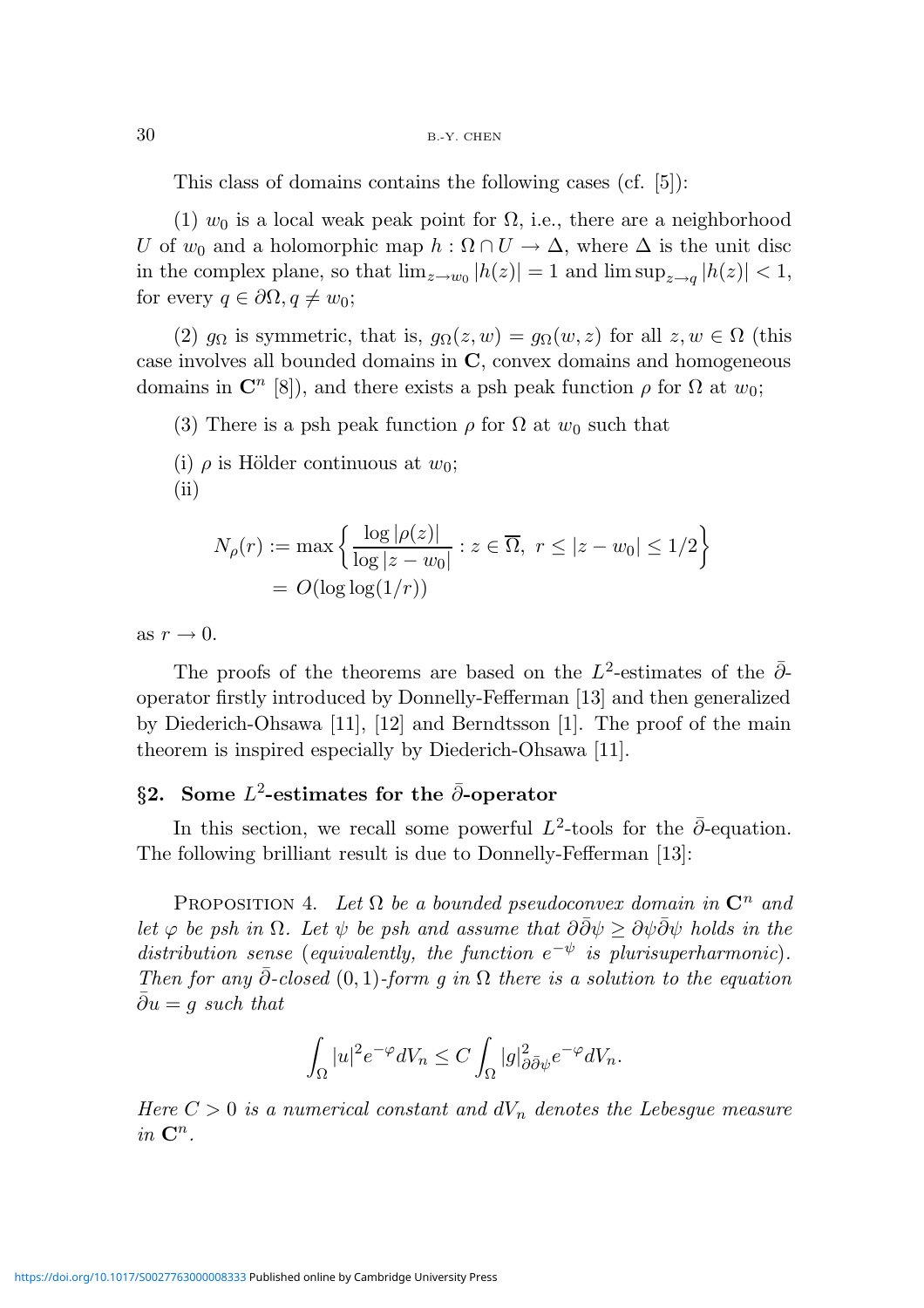Important generalizations of this result have been done by Diederich-Ohsawa [11], [12] and Berndtsson [1]. We use the version of Berndtsson:

PROPOSITION 5. Let  $\Omega$  be a bounded pseudoconvex domain in  $\mathbb{C}^n$  and let  $\varphi, \psi$  be as in Porposition 4. Let  $0 < \nu < 1$ . Then for any  $\overline{\partial}$ -closed (0, 1)-form q in  $\Omega$  there is a solution u to the equation  $\bar{\partial}u = q$  such that

$$
\int_{\Omega} |u|^2 e^{-\varphi + \nu \psi} dV_n \leq \frac{4}{\nu (1 - \nu)^2} \int_{\Omega} |g|_{\partial \bar{\partial} \psi}^2 e^{-\varphi + \nu \psi} dV_n.
$$

#### §3. Proof of Theorem 3

We begin with some notions. Let  $\Omega$  be a bounded pseudoconvex domain in  $\mathbb{C}^n$  and let  $\varphi$  be a psh function on  $\Omega$ . By  $L^2(\Omega)$  we denote all the squareintegrable functions on  $\Omega$ . The  $L^2$  norm is denoted by  $\|\cdot\|_{\Omega}$ . Let  $H^2(\Omega)$ denote the subspace of holomorphic functions in  $L^2(\Omega)$ . We define for any measurable function on  $\Omega$ :

$$
||f||_{\Omega,\varphi}^2 := \int_{\Omega} |f|^2 e^{-\varphi} dV_n.
$$

We say that  $f \in L^2(\Omega, \varphi)$  if  $||f||_{\Omega, \varphi} < \infty$ . Now we are going to prove Theorem 3. Without loss of generality, we may assume  $w_0 = 0$  and  $\Omega \subset$  ${|z| < 1}$ . By the hypothesis of the theorem, for each  $0 < \epsilon < 1$  there exists a number  $0 < \delta << \epsilon$  so that

$$
g_{\Omega}(z,w) \geq -1
$$

for all  $z, w \in \Omega$  with  $|z| \geq \epsilon$  and  $|w| \leq \delta$ . Let  $\chi : \mathbf{R} \to [0, 1]$  be a  $C^{\infty}$ function satisfying  $\chi \equiv 1$  on  $(-\infty, 1)$  and  $\chi \equiv 0$  on  $(1 + \log 2, \infty)$ . We put

$$
\psi(z) = -\log(-\log|z|)
$$
  
\n
$$
\eta_{\epsilon}(z) = \chi(\psi(z) + \log(-\log \epsilon) + 1)
$$
  
\n
$$
\varphi(z) = 2(n+1)g_{\Omega}(z, w) + \frac{1}{2}\psi(z).
$$

Now fix  $w \in \Omega$  with  $|w| \leq \delta$  for a moment. Let  $X \in T^{1,0}(\mathbb{C}^n)$ . Since the Bergman metric is biholomorphically invariant, we may assume  $X =$  $|X|\partial/\partial z_1$  for the sake of simplicity. Since  $\psi$  is psh on  $\Omega$  and satisfies  $\partial \bar{\partial} \psi \geq 0$  $\partial \psi \partial \psi$ , there is, according to Proposition 4, a solution to the  $\partial$ -equation

$$
\bar{\partial}u_{\epsilon} = (z_1 - w_1) \frac{K_{\Omega}(z, w)}{K_{\Omega}^{1/2}(w)} \bar{\partial}\eta_{\epsilon}(z)
$$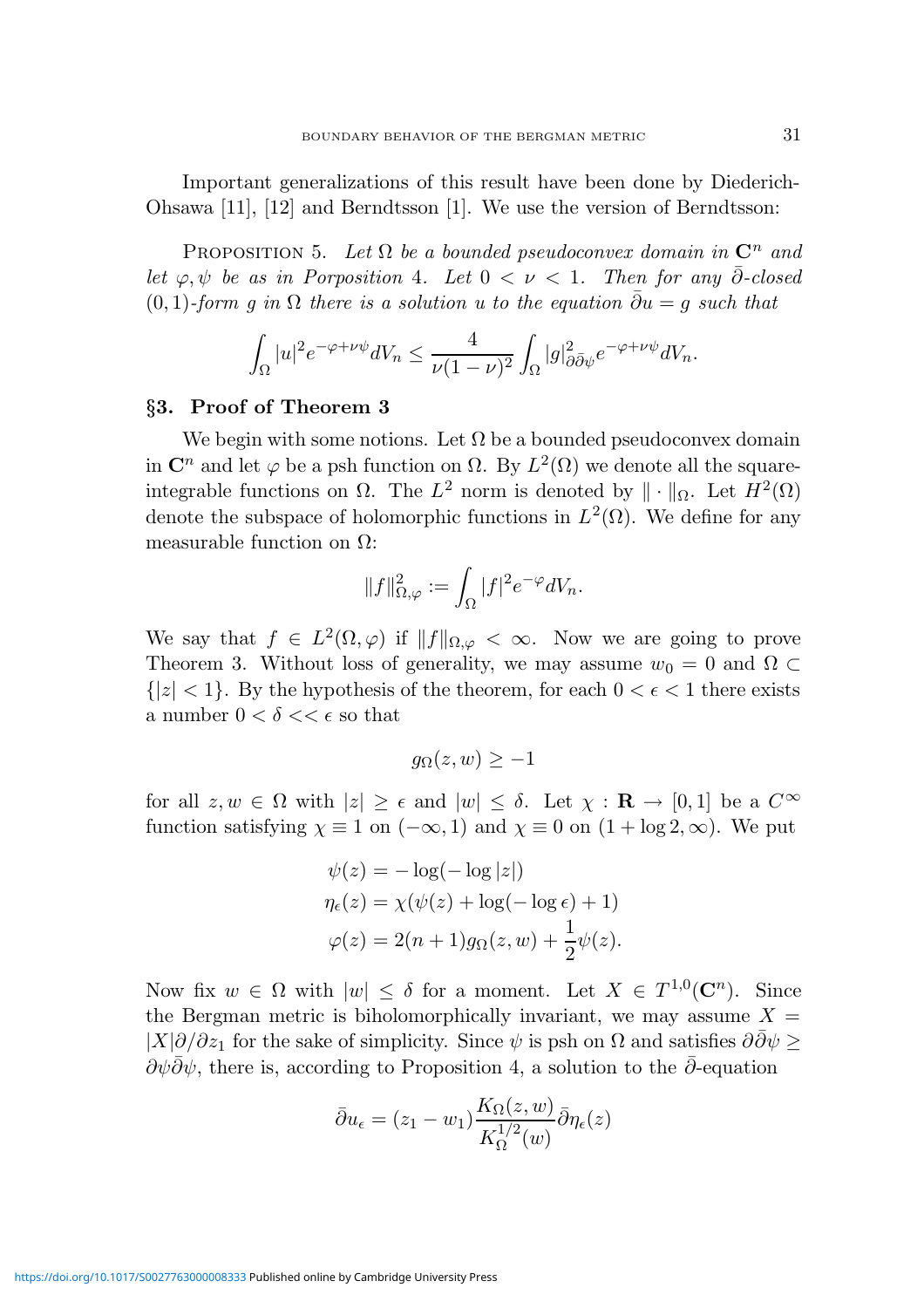together with the estimate

$$
\int_{\Omega} |u_{\epsilon}|^{2} e^{-2(n+1)g_{\Omega}(z,w)} dV_{n}
$$
\n
$$
\leq C \int_{\Omega} |z_{1} - w_{1}|^{2} |K_{\Omega}(z,w)|^{2} / K_{\Omega}(w) |\bar{\partial} \eta_{\epsilon}|_{\partial \bar{\partial} \psi} e^{-2(n+1)g_{\Omega}(z,w)} dV_{n}
$$
\n
$$
\leq C \sup_{\Omega} |\chi'|^{2} \int_{\Omega \cap \{\epsilon \leq |z| \leq \epsilon^{1/2}\}} |z - w|^{2} |K_{\Omega}(z,w)|^{2} / K_{\Omega}(w) e^{-2(n+1)g_{\Omega}(z,w)} dV_{n}
$$
\n
$$
\leq C e^{2(n+1)} \sup_{\Omega} |\chi'|^{2} \int_{\Omega \cap \{|z| \leq \epsilon^{1/2}\}} |z - w|^{2} |K_{\Omega}(z,w)|^{2} / K_{\Omega}(w) dV_{n}
$$
\n
$$
\leq C_{1} \epsilon
$$

where  $C_1$  only depends on n, sup  $|\chi'|$ . It follows that  $u_{\epsilon}(w) = 0$  and  $\partial u_{\epsilon}/\partial z_1(w) = 0$  since  $g_{\Omega}(z, w) \sim \log |z - w|$  as  $z \to w$ . Let

$$
f_{\epsilon}(z) = (z_1 - w_1)\eta_{\epsilon}(z)K_{\Omega}(z,w)/K_{\Omega}^{1/2}(w) - u_{\epsilon}(z).
$$

Then  $f_{\epsilon}$  is holomorphic on  $\Omega$ . Since  $|w| < \delta < \epsilon$ , one has  $\eta_w(w) = 1$ . Hence,  $f_{\epsilon}(w) = 0, \; X f_{\epsilon}(w) = |X| K_{\Omega}^{1/2}$  $\Omega^{1/2}(w)$  and

$$
\int_{\Omega} |f_{\epsilon}|^{2} dV_{n} \leq 2 \int_{\Omega} |(z_{1} - w_{1}) \eta_{\epsilon}(z) K_{\Omega}(z, w) / K_{\Omega}^{1/2}(w)|^{2} dV_{n} + 2 \int_{\Omega} |u_{\epsilon}|^{2} dV_{n}
$$
\n
$$
\leq C_{2} \epsilon + 2 \int_{\Omega} |u_{\epsilon}|^{2} e^{-2(n+1)g_{\Omega}(z, w)} dV_{n}
$$
\n
$$
\leq C_{3} \epsilon
$$

because  $g_{\Omega}(z, w) < 0$  on  $\Omega$ . Here the positive constants only depend on n and sup  $|\chi'|$ . We set  $h_{\epsilon} = f_{\epsilon}/||f_{\epsilon}||_{\Omega}$ . From the well-known formula of the Bergman metric

$$
B_{\Omega}(w;X) = K_{\Omega}^{-1/2}(w) \sup\{|Xf(w)| : f \in H^{2}(\Omega), f(w) = 0 \text{ and } ||f||_{\Omega} \le 1\},\
$$

we obtain

$$
B_{\Omega}(w;X) \ge \frac{|Xh_{\epsilon}(w)|}{K_{\Omega}^{1/2}(w)} = \frac{|Xf_{\epsilon}(w)|}{K_{\Omega}^{1/2}(w)\|f_{\epsilon}\|_{\Omega}} \ge C_{3}^{-1/2}\epsilon^{-1/2}|X|
$$

for any  $w \in \Omega \cap \{|w| < \delta\}$ . This proves the theorem.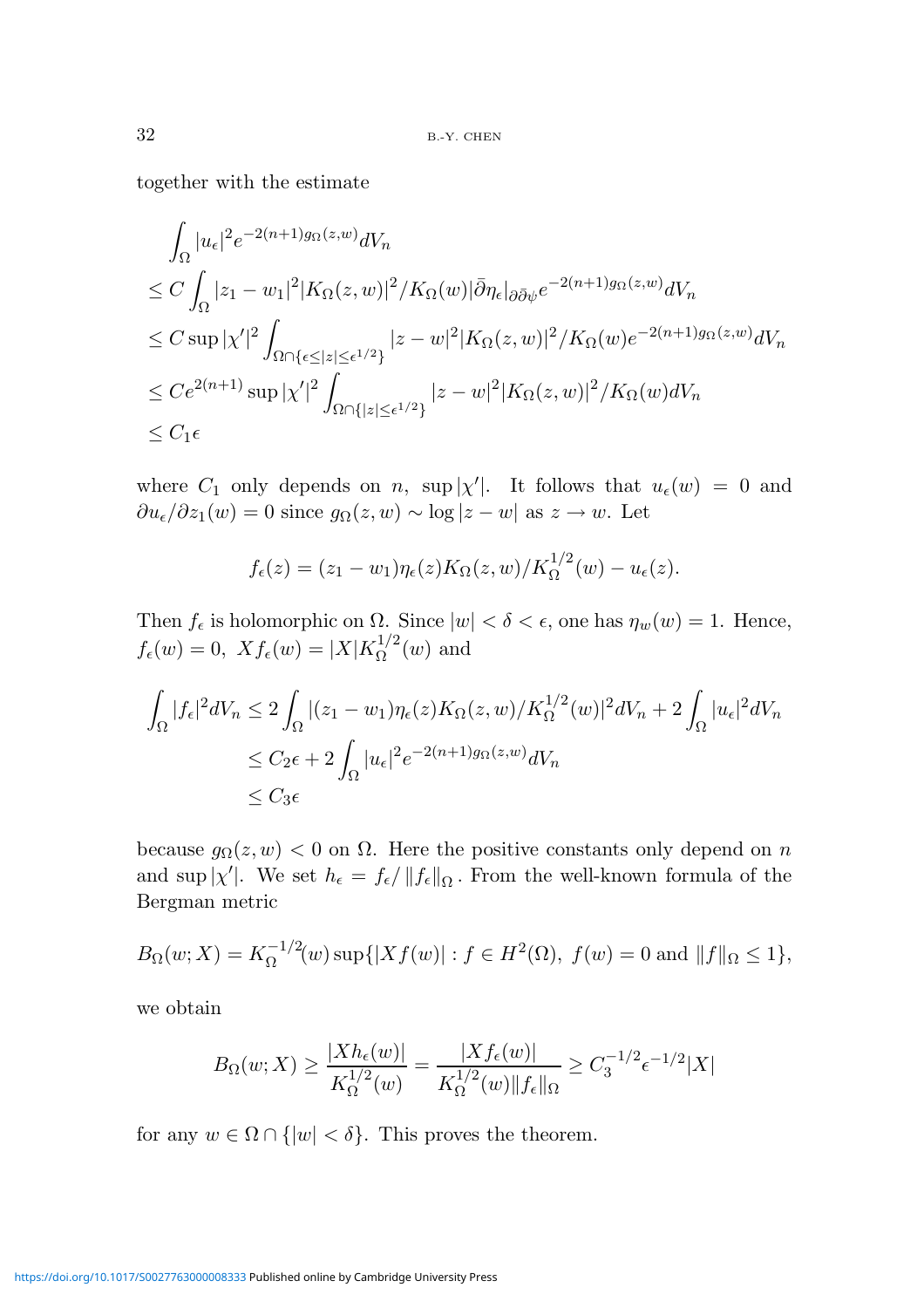#### §4. Proofs of Theorems 1, 2

We assume  $c = 1$  for the sake of simplicity (otherwise, we replace  $\rho$ by  $\rho/c$ . Put  $\phi = -\log(-\rho)$ . Without loss of generality, we may assume  $\rho(z) > -1/2$  on  $\Omega$  and diam  $\Omega \le e^{-1}$ . This implies  $\phi > \log 2$  on  $\Omega$ . Choose a  $C^{\infty}$  cut-off function (we still denote  $\chi$  for the sake of simplicity) so that  $\chi|_{(-\infty,0)} \equiv 1, \chi|_{(1,\infty)} \equiv 0$ , sup  $|\chi'| \leq 2$  and sup  $|\chi''| \leq 1$ . Let  $0 < \epsilon < 1$  be an arbitrary fixed number. We define on  $\Omega$  a function as follows:

$$
g_{k,w}(z) = \chi \left( \frac{1}{\log k} (-\log \phi(z) + \log(-\log \epsilon)) + 1 \right) \log |z - w|
$$

for any  $k > 1$  and  $w \in \Omega$ . The following lemma is similar to Proposition 2.1 in Diederich-Ohsawa [11].

LEMMA 6. There exists a constant  $k_0 > 1$  (only depends on  $n, \gamma$ ) so that for any  $w \in \Omega$  with  $|w - w_0| < \frac{1}{2}$  $\frac{1}{2} \epsilon^{k_0/\gamma}$  the following holds

(i) 
$$
g_{k_0,w} \sim \log |z-w|
$$
 near  $w$ ;  
(ii)  $g_{k_0,w}(z) + \frac{1}{8(n+1)} (\phi(z) - \log(-\log|z-w|))$  is a psh function on  $\Omega$ .

*Proof.* We assume  $|w - w_0| < \frac{1}{2}$  $\frac{1}{2} \epsilon^{k/\gamma}$  where k will be determined later. Then one has

$$
\rho(w) \ge -|w - w_0|^{\gamma} > -\frac{1}{2^{\gamma}} \epsilon^k.
$$

Since

$$
\{z \in \Omega : g_{k,w}(z) = \log |z - w|\} \supset \{z \in \Omega : \rho(z) > -\epsilon^k\},\
$$

one has  $g_{k,w}$  ∼ log  $|z-w|$  near w. By a straightforward computation, we obtain the following equality in the distribution sense

$$
\partial \bar{\partial} g_{k,w} = \frac{\log |z - w|}{\phi \log k} \left( \chi''(\cdot) \frac{\partial \phi \bar{\partial} \phi}{\phi \log k} + \chi'(\cdot) \frac{\partial \phi \bar{\partial} \phi}{\phi} - \chi'(\cdot) \partial \bar{\partial} \phi \right) \n- \frac{\chi'(\cdot) \log |z - w|}{\phi \log k} \left( \partial \phi \frac{\bar{\partial} \log |z - w|}{\log |z - w|} + \bar{\partial} \phi \frac{\partial \log |z - w|}{\log |z - w|} \right) \n+ \chi(\cdot) \partial \bar{\partial} \log |z - w|.
$$

Observe that

$$
\operatorname{supp}\chi'(\cdot) \subset \{z \in \Omega : \rho(z) \le -\epsilon^k\}
$$

$$
\subset \{z \in \Omega : |z - w_0| \ge \epsilon^{k/\gamma}\}.
$$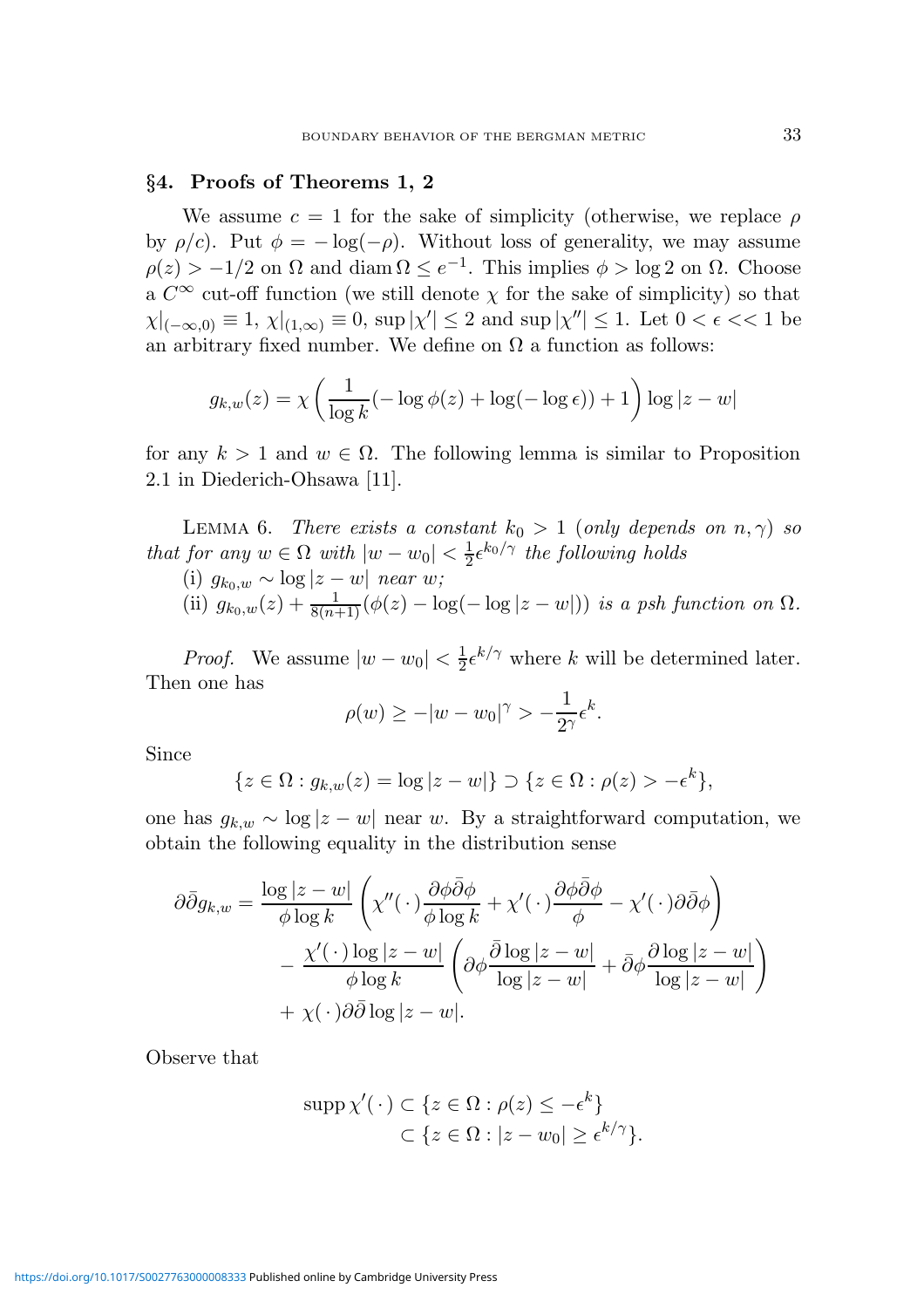34 B.-Y. CHEN

It follows that

$$
|z - w| \ge |z - w_0| - |w - w_0| \ge \frac{1}{2}|z - w_0|
$$

on supp  $\chi'(\cdot)$  since  $|w - w_0| < \frac{1}{2} \epsilon^{k/\gamma}$ . Hence

$$
|\phi(z)| = |\log(-\rho(z))|
$$
  
\n
$$
\ge \gamma |\log |z - w_0||
$$
  
\n
$$
\ge \gamma |\log(2|z - w|)|
$$

holds there. By Cauchy-Schwarz's inequality, the following inequality holds in the distribution sense

$$
\pm 2\text{Re}\,\frac{\partial\phi\bar{\partial}\log|z-w|}{\log|z-w|} \geq -\partial\phi\bar{\partial}\phi - \partial\log(-\log|z-w|)\bar{\partial}\log(-\log|z-w|).
$$

Then we can find, by neglecting the semipositive term  $\chi(\cdot)\partial\bar{\partial}\log|z-w|$ , a constant  $C' > 0$  (only depends on  $\gamma$ ) so that

$$
\partial \bar{\partial} g_{k,w}(z) \ge -\frac{C'}{\log k} (\partial \bar{\partial} \phi + \partial \bar{\partial} (-\log(-\log|z-w|)))
$$

provided  $k \geq e$ , because  $\phi > \log 2$  on  $\Omega$ ,  $\partial \bar{\partial} \phi \geq \partial \phi \bar{\partial} \phi$  and

$$
\partial \overline{\partial}(-\log(-\log|z-w|)) \geq \partial \log(-\log|z-w|) \overline{\partial} \log(-\log|z-w|).
$$

To complete the proof we only need to take  $k_0$  so large that  $C'/\log k_0 \leq$  $\frac{1}{8(n+1)}$ .

*Proof of Theorem 1.* Let  $0 < \epsilon \ll 1$  and  $w \in \Omega$  with  $g_{k_0,w}$  be as above. We denote by  $g_w = g_{k_0,w}$  for the sake of simplicity. Let

$$
\delta = \delta(\epsilon) := \sup_{z \in \overline{\Omega}, \rho(z) \ge -\epsilon} |z - w_0|.
$$

Then  $\delta > 0$  and  $\delta \to 0$  as  $\epsilon \to 0$  since  $\rho$  is a psh peak function. Let  $\kappa : \mathbf{R} \to [0,1]$  such that  $\kappa|_{(-\infty,1-\log 2)} = 1$  and  $\kappa|_{(1,\infty)} = 0$ . We put

$$
\eta_w = \kappa (-\log(-\log|z - w_0|) + \log(-\log \delta^{1/2}) + 1)
$$
  

$$
\psi_w = \frac{1}{2} (\phi - \log(-\log|z - w_0|))
$$
  

$$
\varphi_w = 2(n+1)g_w - \frac{1}{4} \log(-\log|z - w|) + \frac{1}{2} \psi_w.
$$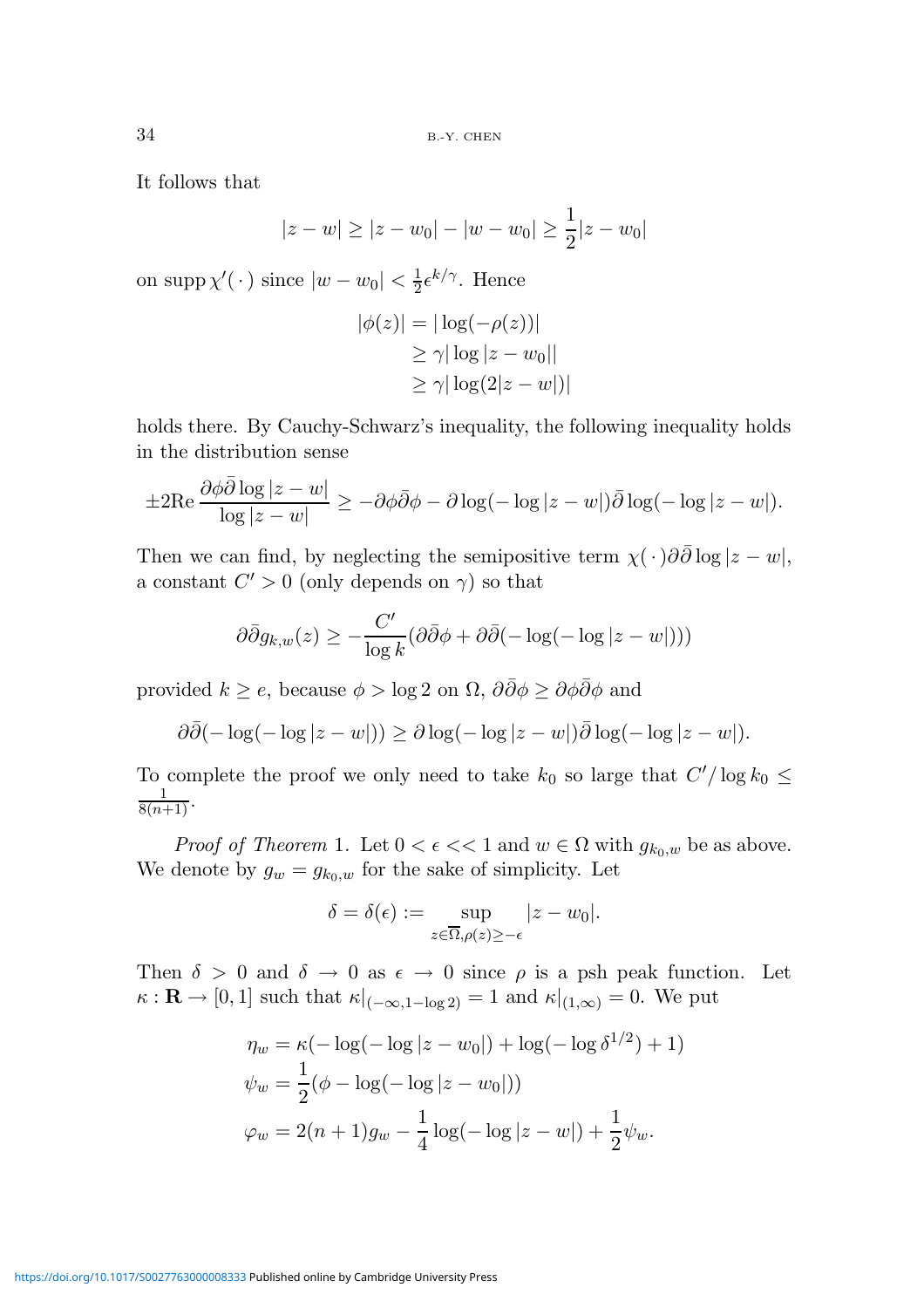By Lemma 6,  $\varphi_w$  is psh on  $\Omega$ . Obviously one has  $\partial \bar{\partial} \psi_w \geq \partial \psi_w \bar{\partial} \psi_w$  and  $\partial \bar{\partial} \psi_w \geq \frac{1}{2}$  $\frac{1}{2}\partial \log(-\log|z-w_0|)\bar{\partial}\log(-\log|z-w_0|)$ . This implies

$$
|\bar{\partial}\eta_w|_{\partial\bar{\partial}\psi_w} \leq \sqrt{2} \sup |\kappa'|.
$$

Notice that

$$
\text{supp } g_w \subset \{ z \in \Omega : \rho(z) \ge -\epsilon \} \subset \{ z \in \Omega : \eta_w(z) = 1 \}.
$$

In particular, one has  $\eta_w(w) = 1$ . Let  $X = |X|\partial/\partial z_1$ . We apply Proposition 5 with  $\nu = 1/2$ ,  $\varphi = \varphi_w$ ,  $\psi = \psi_w$  to solve the  $\bar{\partial}$ -equation

$$
\bar{\partial}u_w = (z_1 - w_1)K_{\Omega}(z, w)/K_{\Omega}^{1/2}(w)\bar{\partial}\eta_w
$$

on  $\Omega$  with the estimate

$$
\int_{\Omega} |u_{w}|^{2} e^{-2(n+1)g_{w} + \frac{1}{4}\log(-\log|z-w|)} dV_{n}
$$
\n
$$
\leq 32 \int_{\Omega_{t}} |z_{1} - w_{1}|^{2} |K_{\Omega}(z, w)/K_{\Omega}^{1/2}(w)|^{2} |\bar{\partial}\eta_{w}|^{2}_{\partial\bar{\partial}\psi_{w}}
$$
\n
$$
e^{-2(n+1)g_{w} + \frac{1}{4}\log(-\log|z-w|)} dV_{n}
$$
\n
$$
\leq C_{1} \int_{\Omega \cap \{|z-w_{0}| < \delta^{1/2}\}} |z-w|^{2} (-\log|z-w|)^{1/4}
$$
\n
$$
|K_{\Omega}(z, w)/K_{\Omega}^{1/2}(w)|^{2} dV_{n}
$$
\n
$$
\leq C_{2} \delta^{1/2}
$$

because supp  $g_w \cap \text{supp }\bar{\partial}\eta_w = \emptyset$ . Here  $C_1, C_2 > 0$  are constants only depend on sup  $|\kappa'|$ . Since

$$
2(n+1)g_w - \frac{1}{4}\log(-\log|z-w|) < 0
$$

on  $\Omega$  and

$$
2(n+1)g_w - \frac{1}{4}\log(-\log|z-w|) < 2(n+1)\log|z-w|
$$

near w, the function  $f_w = (z_1 - w_1)\eta_w K_{\Omega}(z, w) / K_{\Omega}^{1/2}(w) - u_w$  is holomorphic on  $\Omega$  and satisfies

$$
f_w(w) = u_w(w) = 0, \ X f_w(w) = |X| K_{\Omega}^{1/2}(w)
$$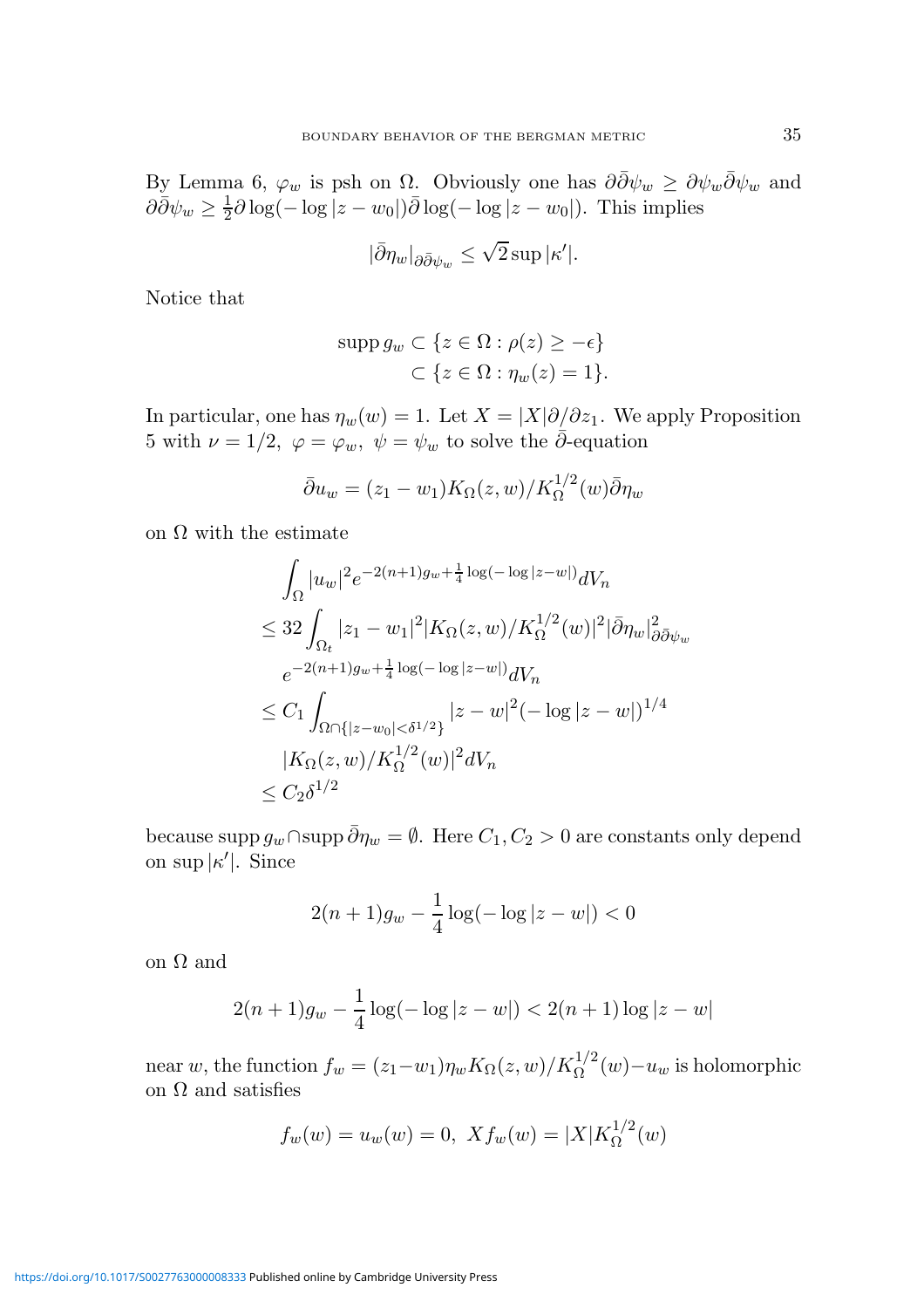and

$$
||f_w||_{\Omega} \le ||(z_1 - w_1)\eta_w K_{\Omega}(\cdot, w) / K_{\Omega}^{1/2}(w)||_{\Omega} + ||u_w||_{\Omega}
$$
  
\n
$$
\le C_3 \delta^{1/2} + ||u_w||_{\Omega, 2(n+1)g_w - \frac{1}{4}\log(-\log|z-w|)}
$$
  
\n
$$
\le C_4 \delta^{1/4}.
$$

This implies

$$
B_{\Omega}(w;X) \ge C_4^{-1} \delta^{-1/4} |X|
$$

for any  $w \in \Omega$  with  $|z - w_0| < \frac{1}{2}$  $\frac{1}{2} \epsilon^{k_0/\gamma}$ . This proves the theorem.

Proof of Theorem 2. It suffices to modify the proof of Theorem 1 slightly. Let  $w \in \Omega$  be fixed for a moment. Choose a boundary point w' so that  $|w - w'| = \delta_{\Omega}(w)$ . We take  $\epsilon = (3\delta_{\Omega}(w))^{\gamma/k_0}$ . We replace the  $w_0$  by  $w'$ ,  $\rho$ by  $\rho_{w'}$  and repeat the argument as in the proof of Theorem 1. Clearly one has  $|w - w'| < \frac{1}{2}$  $\frac{1}{2} \epsilon^{k_0/\gamma}$  and

$$
\delta = \sup_{z \in \overline{\Omega}, \rho_{w'}(z) \geq -\epsilon} |z - w'| \leq c' \delta_{\Omega}^{\frac{\gamma}{\alpha k_0}}(w)
$$

because  $-\rho_{w'}(z) \geq |z - w'|^{\alpha}$ . We obtain finally the following

$$
B_{\Omega}(w;X)\geq C\delta_{\Omega}^{-\frac{\gamma}{4\alpha k_{0}}}(w)|X|
$$

for suitable constant  $C > 0$ . To complete the proof, we only need to take  $\tau = \frac{\gamma}{4\alpha}$  $\frac{\gamma}{4\alpha k_0}$ .

*Proof of the corollary.* Let  $w_0 \in \partial\Omega$  be an arbitrary point. Then there exist a sequence of points  $w_k \in \mathbb{C}\backslash\overline{\Omega}$ ,  $k = 1, 2, \ldots$  which converge to  $w_0$  as  $k \to \infty$ . Let  $w'_k \in \partial \Omega$  be the nearest point to  $w_k$  for each k. It follows that  $\Omega \subset \mathbf{C} \backslash \Delta(w_k, r_k)$  where  $r_k = |w_k - w'_k|$  and  $\Delta(x, r)$  denotes the disc which is centered at x with radius r. Since  $\partial \Delta(w_k, r_k)$  is  $C^{\infty}$ ,  $\Omega$  admits a Hölder continuous psh peak function at  $w'_k$  for each k. According to Theorem 1, the Bergman metric goes to infinity uniformly at  $w_k$ . This implies that the Bergman metric can not be continuously extended across  $w_0$ .

## §5. Examples and remarks

1. Let  $\varphi$  be a Hölder continuous psh function in  $\mathbb{C}^n$ . We consider the following domain

$$
\Omega = \{ z \in \mathbf{C}^n : r(z) = |z_1|^{2/\alpha_1} + |z_2|^{2/\alpha_2} + \dots + |z_n|^{2/\alpha_n} + \varphi(z) < 0 \}
$$

<https://doi.org/10.1017/S0027763000008333>Published online by Cambridge University Press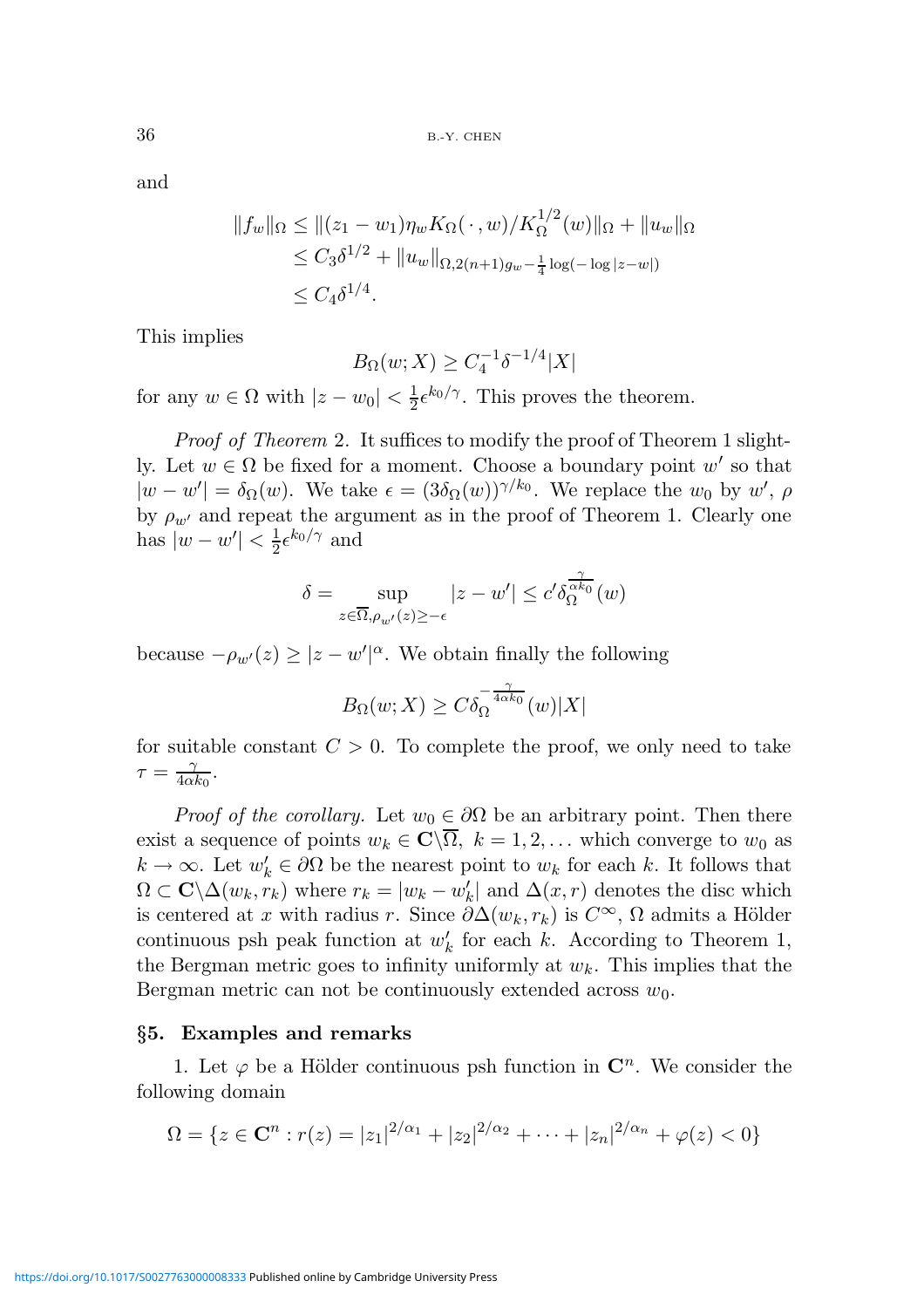where  $\alpha_j > 0$ ,  $j = 1, 2, ..., n$ . If  $\varphi \equiv -1$ , then  $\Omega$  is a well-known Reinhardt domain which has been studied by many authors (cf.  $[6]$ ,  $[7]$ ,  $[14]$ ). Now let  $p$  be any boundary point. Without loss of generality, we may assume  $p_j \neq 0$  if  $1 \leq j \leq l$  and  $p_j = 0$  if  $j > l$  for some positive integer l. We take an open neighborhood U of p so that  $z_j$  does not vanish there for  $1 \leq j \leq l$ . For each  $z \in \Omega \cap U$  one has

$$
-r(z) + |z_j|^{2/\alpha_j} > |z_j^{1/\alpha_j}|^2
$$
  
=  $|z_j^{1/\alpha_j} - p_j^{1/\alpha_j}|^2 + 2\text{Re}\,\bar{p}_j^{1/\alpha_j}(z_j^{1/\alpha_j} - p_j^{1/\alpha_j}) + |p_j|^{2/\alpha_j}$ 

for  $1 \leq j \leq l$ . Put

$$
\rho_j(z) = \begin{cases} r(z) - |z_j|^{2/\alpha_j} + 2\mathrm{Re}\,\bar{p}_j^{1/\alpha_j}(z_j^{1/\alpha_j} - p_j^{1/\alpha_j}) + |p_j|^{2/\alpha_j} & \text{if } 1 \le j \le l \\ r(z) - |z_j|^{2/\alpha_j} & \text{if } j > l \end{cases}
$$

Notice that

$$
r(z)-|z_j|^{2/\alpha_j}=|z_1|^{2/\alpha_1}+\cdots+|z_{j-1}|^{2/\alpha_{j-1}}+|z_{j+1}|^{2/\alpha_{j+1}}+\cdots+|z_n|^{2/\alpha_n}+\varphi(z).
$$

It follows that  $\rho_j$  is psh on  $\Omega \cap U$  for each j and satisfies

$$
\rho_j(z) \le \begin{cases} \ -|z_j^{1/\alpha_j} - p_j^{1/\alpha_j}|^2 & \text{if } 1 \le j \le l \\ \ -|z_j|^{2/\alpha_j} & \text{if } j > l. \end{cases}
$$

Let  $\rho = \sum_{j=1}^n \rho_j$ . Then  $\rho$  is a psh peak function for  $\Omega \cap U$  at p and clearly, it is Hölder continuous in  $U$ . To get the global psh peak function, we take  $\tilde{\rho} = \max\{\rho, -\delta\}$  for suitable fixed constant  $\delta > 0$ , and extend  $\rho$  as constant  $-\delta$  where it is not defined. Thus Theorem 1 applies.

2. Let  $\Omega$  be defined as above. Furthermore, we assume  $0 < \alpha_j \leq 1$  for all  $1 \leq j \leq n$ . Let p be any boundary point. Note that for any  $z \in \Omega$  one has

$$
(-r(z) + |z_j|^{2/\alpha_j})^{\alpha_j} > |z_j|^2 = |z_j - p_j|^2 + 2\operatorname{Re} \bar{p}_j(z_j - p_j) + |p_j|^2
$$

if  $1 \leq j \leq l$ . Set

$$
\rho_{j,p} = |p_j|^2 + 2\mathrm{Re}\,\bar{p}_j(z_j - p_j) - (-r(z) + |z_j|^{2/p_j})^{\alpha_j}.
$$

Clearly  $\rho_{j,p}$  is psh since  $0 < \alpha_j \leq 1$ , and also  $-\rho_{j,p}(z) > |z_j - p_j|^2$  holds on Ω. It follows that the function  $ρ<sub>p</sub> := \sum_{j=1}^{n} ρ_{j,p}$  is a psh peak function which satisfies the hypothesis of Theorem 2 because r is Hölder continuous in  $\mathbb{C}^n$ . Then Theorem 2 applies.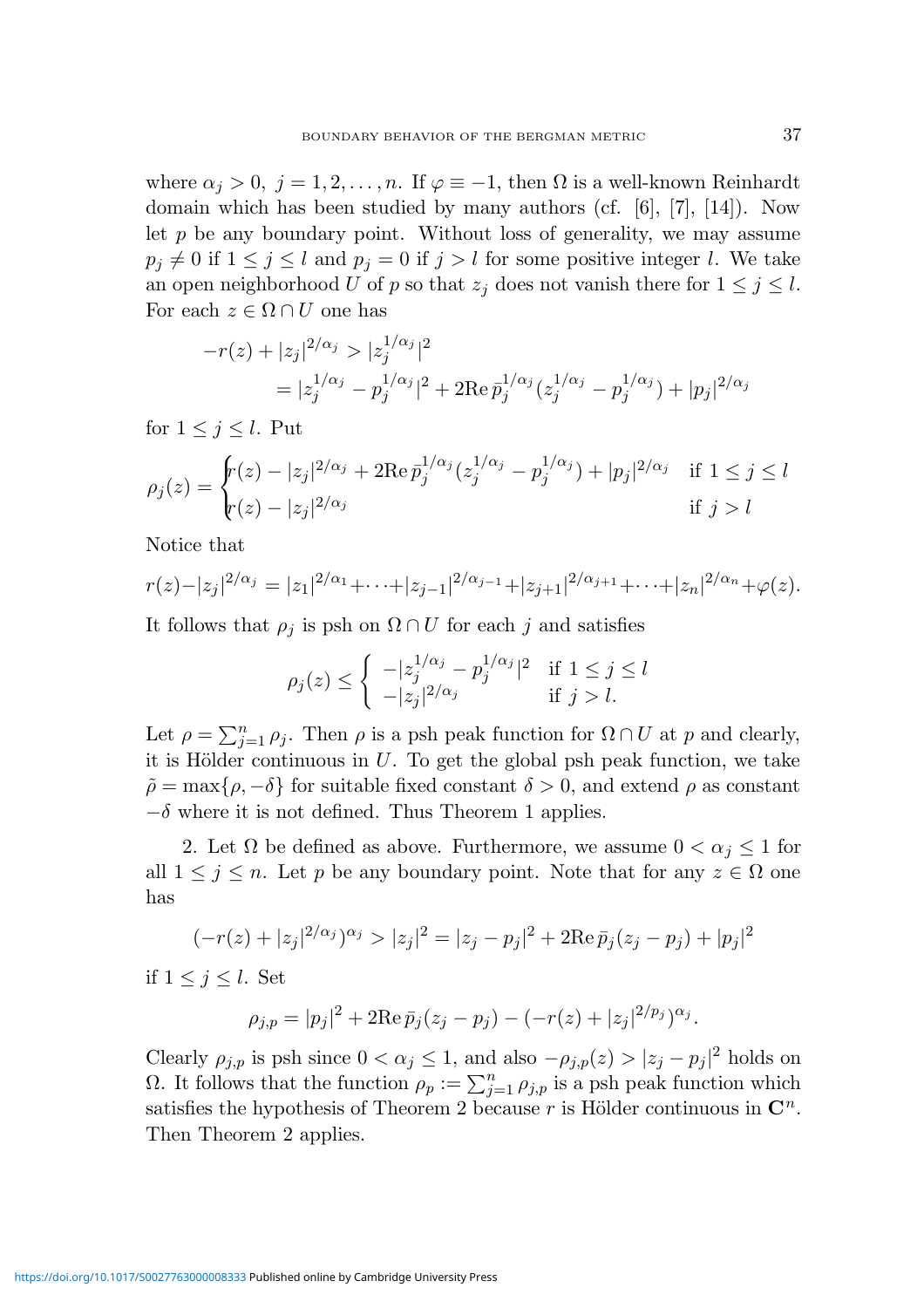Remarks. If we let  $\varphi \equiv -1$  in the above example, then  $\Omega$  is convex and the function defined by

$$
\tilde{r}(z) = \left(\sup_{p \in \partial \Omega} (\rho_p(z) + |z - p|^2) \right)^*
$$

(where ∗ denotes the uppersemicontinuous regularization) is a psh function on  $\Omega$  with the following holds

(i) 
$$
-C\delta_{\Omega}^{\alpha}(z) \le \tilde{r}(z) < 0
$$
 where  $\alpha = \min\{\alpha_1, \alpha_2, ..., \alpha_n\};$   
(ii)  $0.95z \ge 0.9112$ 

(ii)  $\partial \bar{\partial} \tilde{r} \geq \partial \bar{\partial} |z|^2$  holds in the distribution sense.

Due to a result of Sibony [24], we may bound the Kobayashi metric from below by  $C|X|/\delta_{\Omega}^{\alpha/2}(z)$ . Combining the well-known fact that the Caratheodory metric coincides with the Kobayashi metric for convex domains [8] together with the fact that the Bergman metric is always no less than the Caratheodory metric [15], we immediately obtain a sharp estimate for the Bergman metric

$$
B_{\Omega}(z;X) \ge C|X|/\delta_{\Omega}^{\alpha/2}(z).
$$

3. In [11], Diederich-Ohsawa obtained a quantitative estimate for the Bergman distance for bounded pseudoconvex domains in  $\mathbb{C}^n$ , on which there exists a bounded  $C^{\infty}$  strictly psh exhaustion function  $\rho$  on  $\Omega$  such that

$$
\frac{1}{c_1} \delta_{\Omega}^{1/c_2}(z) \le -\rho(z) \le c_1 \delta_{\Omega}^{c_2}(z)
$$

holds for suitable constants  $c_1, c_2 > 0$ . With the method we used in proving Theorem 1, the above condition can be weakened to only assume the existence of a bounded psh exhaustion function which is Hölder continuous on  $\overline{\Omega}$ .

Acknowledgements. The author would like to thank the referee for the suggestion which simplified the proof of Theorem 1 in the earlier version of this paper.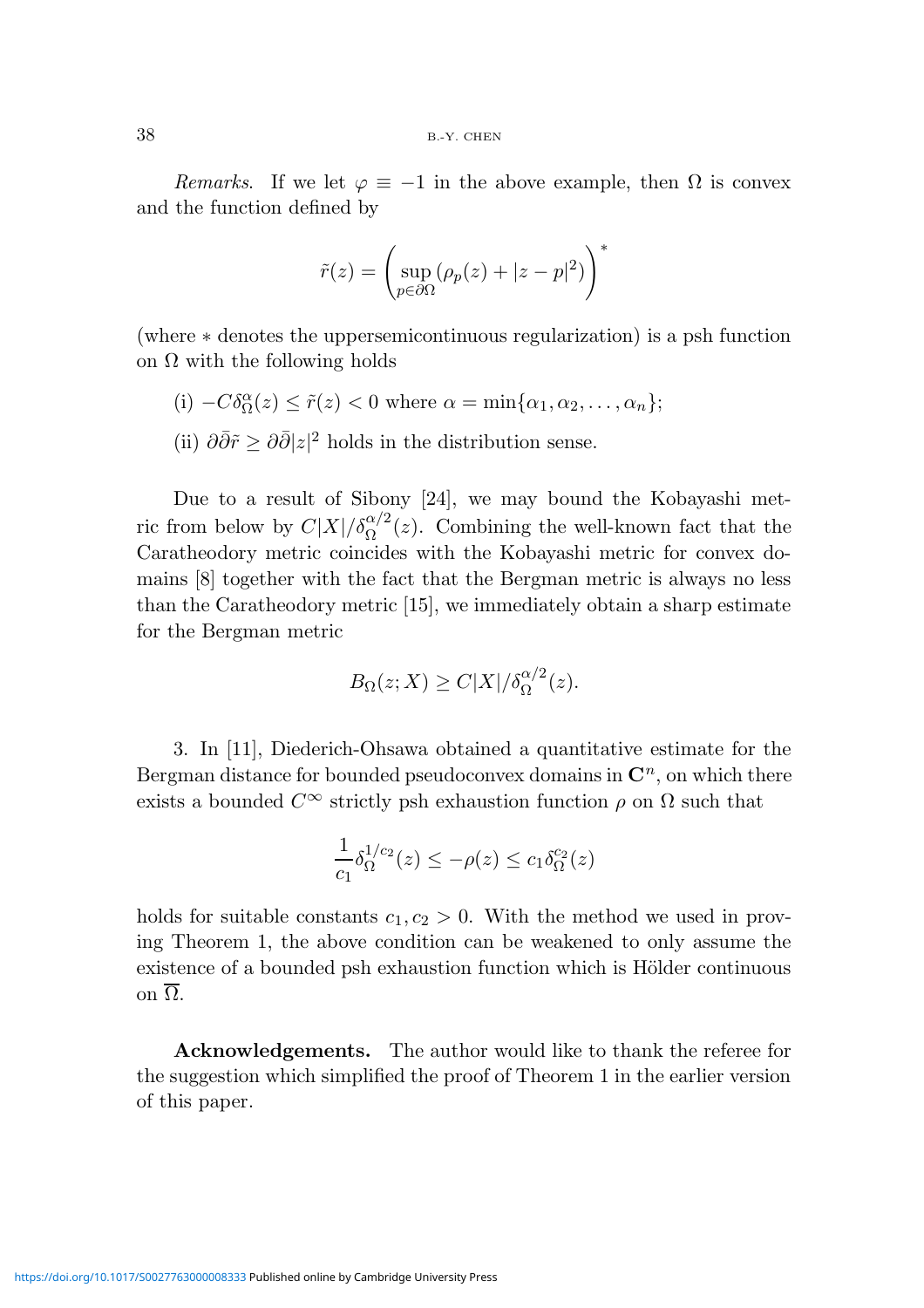#### **REFERENCES**

- [1] B. Berndtsson, The extension theorem of Ohsawa-Takegoshi and the theorem of Donnelly-Fefferman, Ann. Inst. Fourier (Grenoble) , 46 (1996), 1083–1094.
- [2] Z. Blocki and P. Pflug, Hyperconvexity and Bergman completeness, Nagoya Math. J. 151(1998), 221–225.
- [3] B. Y. Chen, Completeness of the Bergman metric on non-smooth pseudoconvex domains, Ann. Pol. Math. **LXXI** (1999), 241-251.
- [4] S. Cho, A lower bound on the Kobayashi metric near a point of finite type in  $\mathbb{C}^n$ , J. Geom. Anal. 2 (1992), 317–325.
- [5] D. Coman, Boundary behavior of the pluricomplex Green function, Ark. Math. 36 (1998), 341–353.
- [6] J. D'Angelo, A note on the Bergman kernel, Duke Math. 45 (1978), 259–265.
- [7]  $\Box$ , An explicit computation of the Bergman kernel function, J. of Geom. Anal. 4 (1994), 23–34.
- [8] J. P. Demailly, Mesures de Monge−Ampère et mesures pluriharmoniques, Math. Z. 194 (1987), 519–564.
- [9] K. Diederich and J. E. Fornaess, Proper holomorphic maps onto pseudoconvex domains with real-analytic boundary, Ann. of Math. 110 (1979), 575–592.
- [10] K. Diederich, J. E. Fornaess and G. Herbort, Boundary behavior of the Bergman metric, Proc. Symp. Pure Math. 41 (1984), 59–67.
- [11] K. Diederich and T. Ohsawa, An estimate for the Bergman distance on pseudoconvex domains, Ann. of Math. **141** (1995), 181-190.
- [12] , General continuity principles for the Bergman kernel, Internat. J. of Math. 5 (1994), 189–199.
- [13] H. Donnelly and C. Fefferman,  $L^2$  cohomology and index theorem for the Bergman metric, Ann. of Math. 118 (1983), 593–618.
- [14] S. Gong and X. Zheng, The Bergman kernel of some Reinhardt domains, Trans. Amer. Math. Soc. 348 (1996), 1771–1803.
- [15] K. T. Hahn, Inequality between the Bergman metric and Caratheodory differential metric, Proc. Amer. Math. Soc. **68** (1978), 193–194.
- [16] G. Herbort, The Bergman metric on hyperconvex domains, Math. Z. 232 (1999), 183–196.
- [17] M. Jarnicki and P. Pflug, Bergman completeness of complete circular domains, Ann. Pol. Math. 50 (1989), 219–222.
- [18] M. Klimek, Extremal plurisubharmonic functions and invariant pseudodistances, Bull. Soc. Math. France. 113 (1985), 123–142.
- [19] S. Kobayashi, Geometry of bounded domains, Trans. Amer. Math. Soc. 92 (1959), 267–290.
- [20] J. McNeal, Lower bounds on the Bergman metric near a point of finite type, Ann. of Math. **136** (1992), 339–360.
- [21] T. Ohsawa, A remark on the completeness of the Bergman metric, Proc. Jap. Acad. Sci. 57 (1981), 283–240.
- [22] , An essay on the Bergman metric and balanced domains, Reproducing kernels